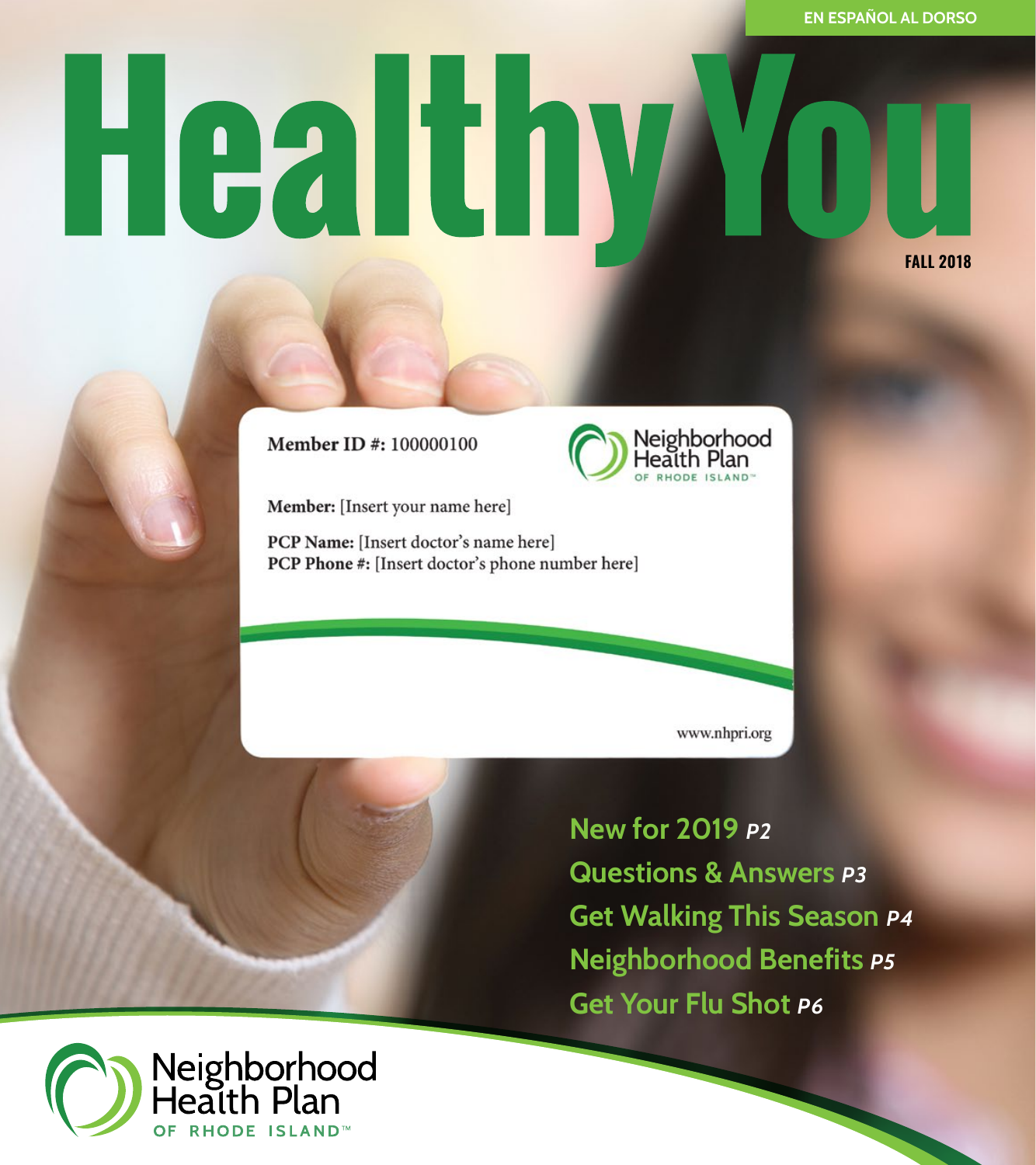

# **New for 2019!**

**Neighborhood Health Plan of Rhode Island is pleased to share exciting changes about your plan. Effective January 1, 2019:**

- \ CVS Caremark® will become Neighborhood's pharmacy benefits manager.
- ▶ Optum® will become Neighborhood's behavioral health benefits and network manager.

#### **You will receive a new member ID card in the mail in December.\***

#### **What you need to do:**

- **>** Continue to use your current ID card through December 31 when you go to the doctor or pharmacy.
- \ Starting January 1, 2019:
	- » Bring your new member ID card whenever you go to the doctor or pharmacy.
	- » Throw away your current Neighborhood member ID card.
- $\triangleright$  If you have prescriptions filled regularly or use behavioral health services, visit our website to check your 2019 coverage.
- If you don't receive your new member ID by December 28, please call Neighborhood Member Services.
- Members enrolled in a small business plan through their employer will receive a new member ID card upon renewal of their coverage in 2019.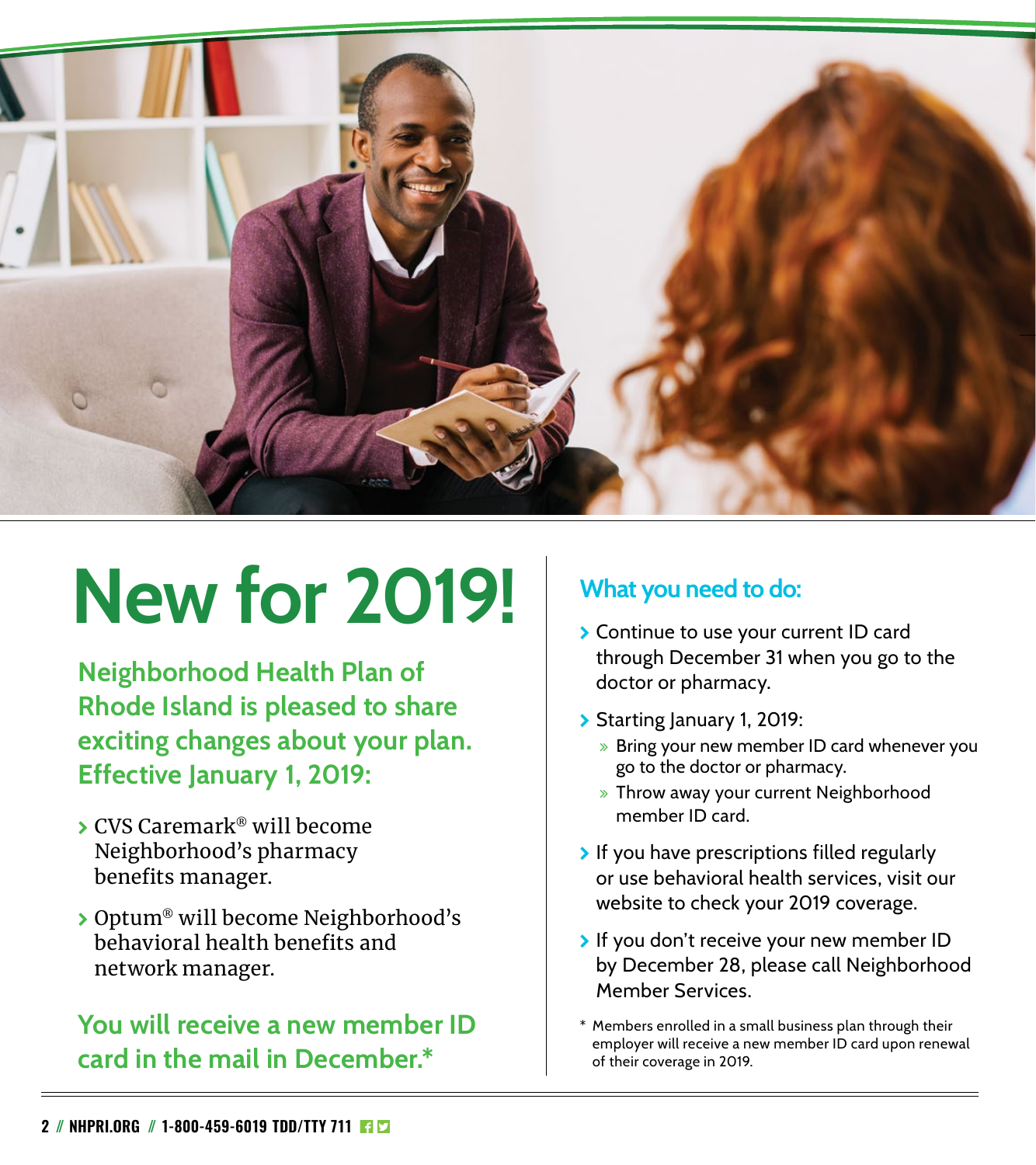

## Questions and Answers *About New 2019 Changes*

#### **Pharmacy changes**

- **• What is a pharmacy benefits manager?**  A pharmacy benefits manager (PBM) helps fill your prescriptions. CVS Caremark® is Neighborhood's new PBM starting January 1, 2019. They manage your drug benefits through Neighborhood by processing and paying prescription drug claims. They also create and update the formulary (drug list).
- **• Do I have to go to CVS for my prescriptions?**

No. You can go to any pharmacy in our network to get your prescriptions. To see which pharmacies take Neighborhood, visit our online provider directory at **[www.nhpri.org/FindA-](http://www.nhpri.org/FindADoctor)[Doctor](http://www.nhpri.org/FindADoctor)** or call Neighborhood Member Services.

**• How do I find out if my drug is covered?** You can view Neighborhood's formulary (drug list) on our website, **[www.nhpri.org](http://www.nhpri.org)**. Go to the "Current Members" section and choose your plan. You can also call Neighborhood Member Services.

#### **Behavioral health changes**

**• What is behavioral health?** 

Services for mental health and substance use disorder are called behavioral health services. As a Neighborhood member, you are eligible for many of these services. Check your member handbook to see what is covered by your plan.

**• What is a behavioral health benefits and network manager?**

A behavioral health benefits and network manager helps coordinate your behavioral health benefits. Optum® is Neighborhood's new behavioral health benefits and network manager starting January 1, 2019. They manage your behavioral health benefits through Neighborhood by processing and paying service claims. They also create and update the provider network.

**• Can I still go to my current behavioral health provider?**

Yes, if that provider is in our network. To see which providers take Neighborhood, visit our online provider directory at w**[ww.nhpri.org/FindADoctor](http://www.nhpri.org/FindADoctor)** or call Neighborhood Member Services.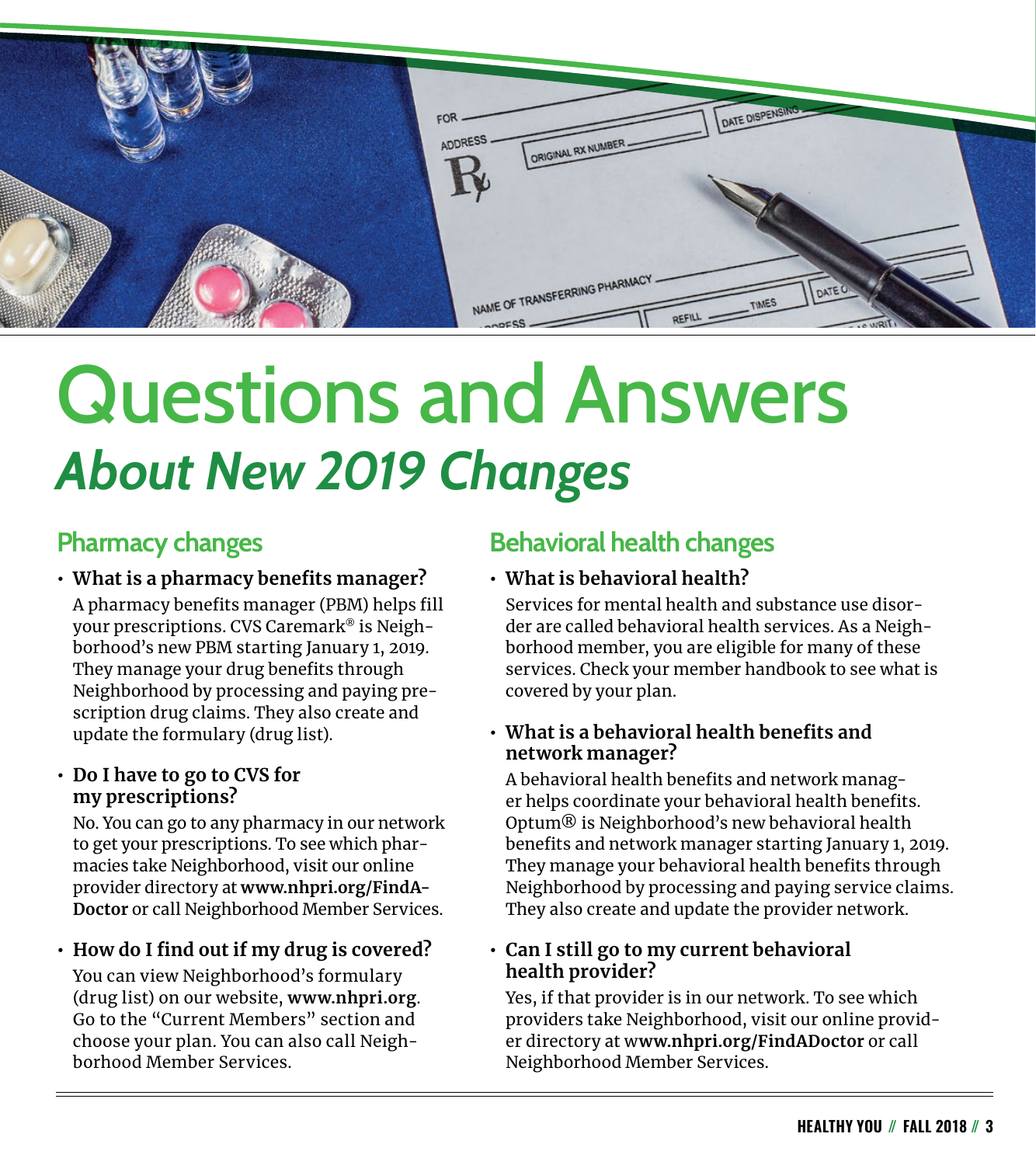

### **Keep Your Mind and Body Happy and Healthy!**

**By Dr. Christopher Ottiano, Medical Director**

#### *Did you know that how you're feeling can affect your physical health?*

Depression is a mood disorder that makes you feel sad. It can also stop you from feeling like doing everyday things. You may even stop taking care of yourself. Depression can lead to other health problems such as issues with your heart and type 2 diabetes.

Your mental health changes over time. It's important to keep track of how you feel. Practicing mental health exercises can help you get better at handling stress, anxiety and more. It's a start to living a healthier life. Here are some ways to improve your mental health:

- \ Walking or running
- \ Taking slow, deep breaths
- \ Meditating
- \ Doing something to keep your mind busy, like a crossword puzzle, painting or listening to music

#### *If you are concerned about your mental health, talk to your doctor today!*

## **Get Walking This Season**

Fall in Rhode Island is beautiful. Mild weather, better air quality and fewer bugs make it the perfect time to start taking walks. Adding walks to your day is good for you and doesn't require special equipment. Walking can help lower the risk of health problems. Walking and being outdoors can also help your mood.

### *Keep these tips in mind:*

- \ Remember to stretch
- > Dress in layers
- \ Stay hydrated
- \ Be careful of uneven or slippery surfaces
- > Talk to your doctor before starting any new exercise program



Neighborhood Health Plan of Rhode Island complies with applicable Federal civil rights laws and does not discriminate on the basis of race, color, national origin, age, disability, or sex.

Spanish: ATENCIÓN: Si habla Español, tiene a su disposición servicios gratuitos de asistencia lingüística. Llame al 1-800-459-6019 (TTY 711). Portuguese: ATENÇÃO: Se fala português, encontram-se disponíveis serviços linguísticos, grátis. Ligue para 1-800-459-6019 (TTY 711).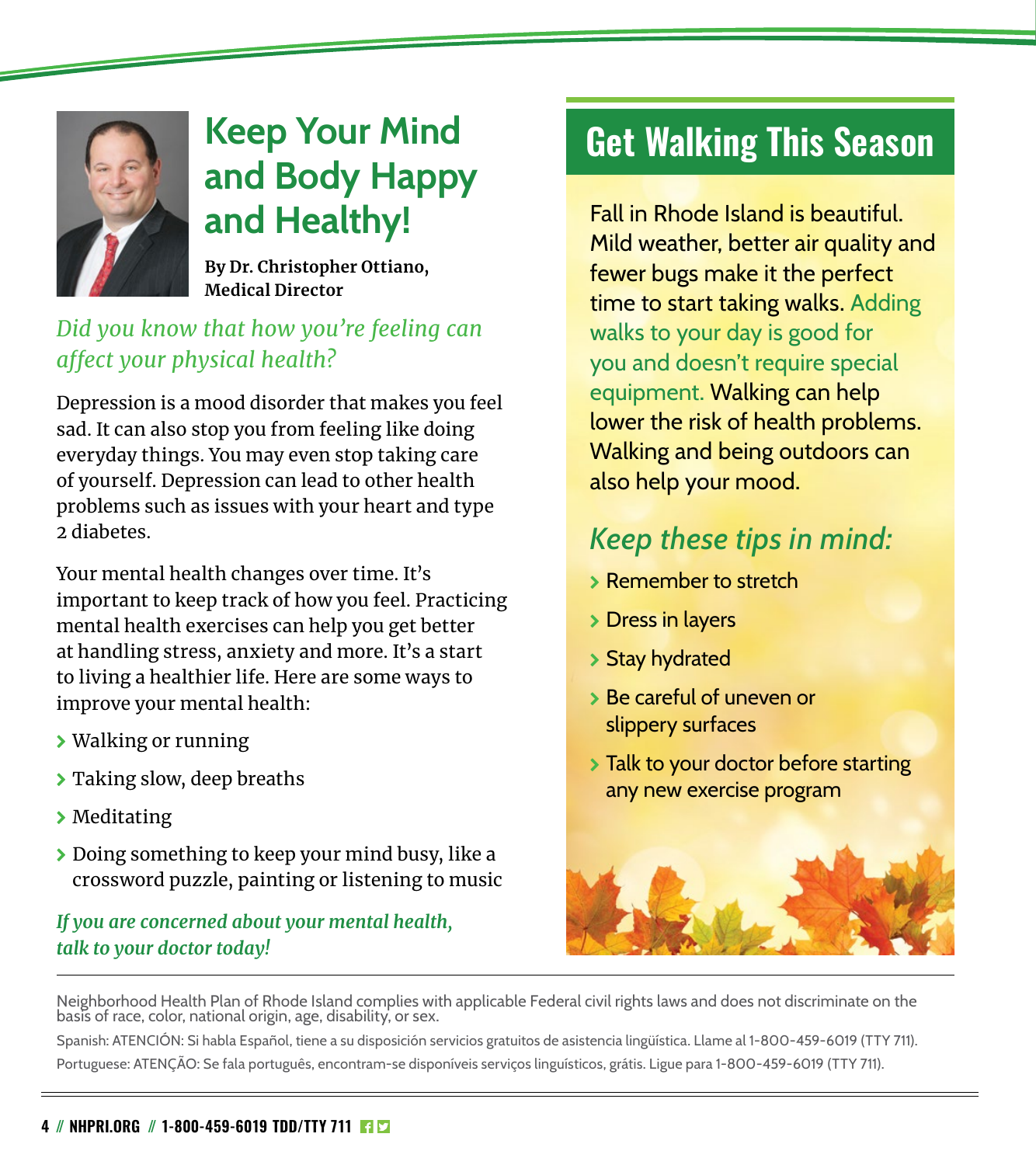## **All You Need for Great Health Care is a Neighborhood Card**

*Staying healthy is easy with your Neighborhood member ID card.* With your card, you get many health and wellness benefits, special perks and rewards and helpful teams to answer questions and support your health goals.

#### **Here are five great benefits you get with your Neighborhood card:**

- **1. Annual Visits**: One of the best ways to stay healthy is to see your doctor every year. Get your yearly check-up – it's covered under your plan.
- **2. Member REWARDS\*** : Be rewarded for taking healthy actions. Things like yearly exams, gym memberships, and more can lead to gift cards and other nice perks!
- **3. Local and Helpful Customer Service**: Our customer service team is here to help you! Our team is located right in Rhode Island. We have people on the phones who can help in many languages.
- **4. The Right Plan for You**: We have many plan options to keep you and your family covered. We offer affordable plans for individuals, families and small businesses.
- **5. Care Managemen**t: We have groups of health care workers – doctors, nurses, and community care coordinators – teaming up to support you and your health goals.

If you need to update the information on your card, request a replacement card or change your mailing address, please contact Member Services by:

- > Calling the number on the back of your ID card
- \ Sending us an email at **www.nhpri.org/EmailUs**

\*Restrictions apply